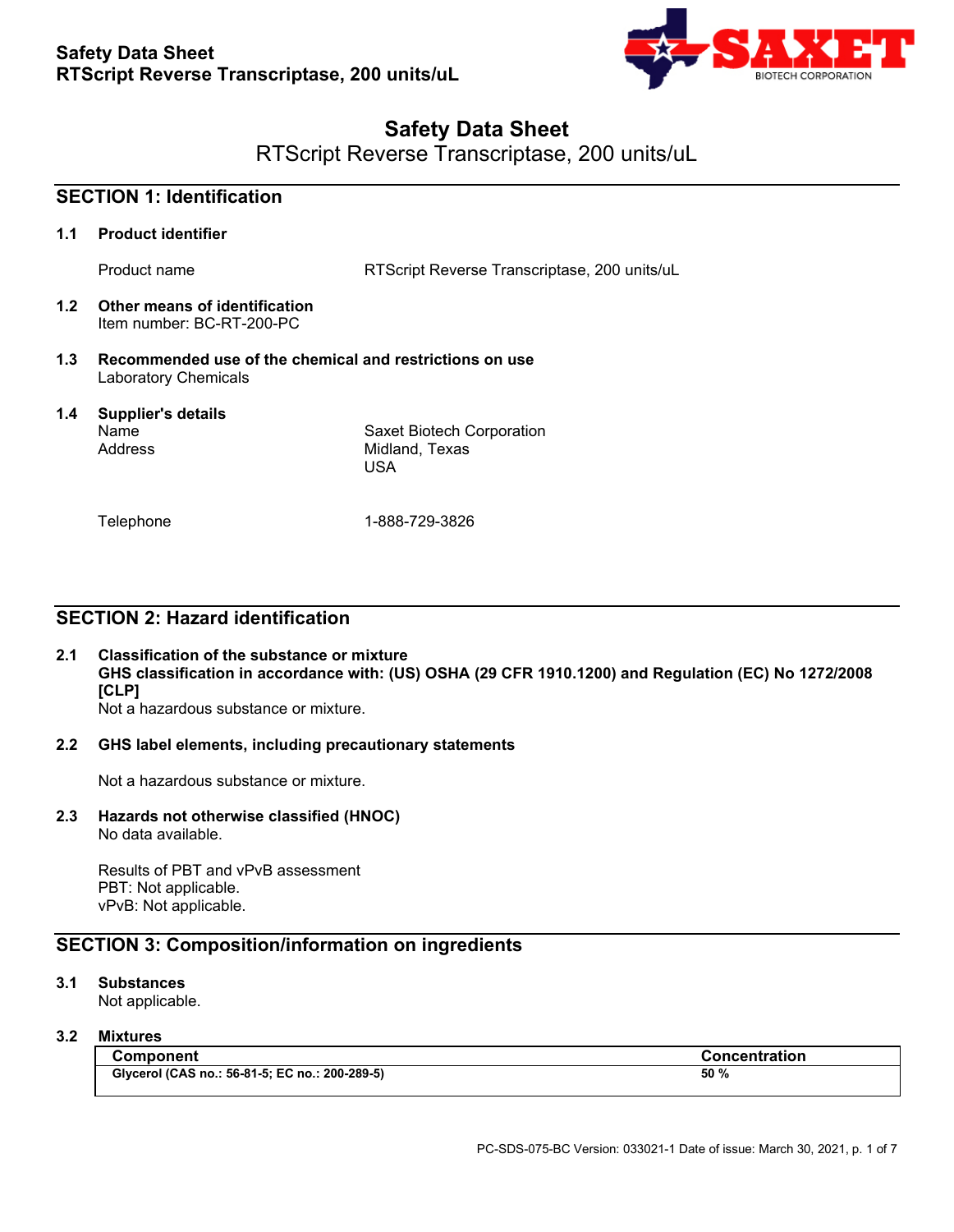

### **SECTION 4: First-aid measures**

#### **4.1 Description of necessary first-aid measures**

| If inhaled              | Remove to fresh air and promote deep breathing. Get medical attention if<br>effects persist.                                                                                                                                                                                      |
|-------------------------|-----------------------------------------------------------------------------------------------------------------------------------------------------------------------------------------------------------------------------------------------------------------------------------|
| In case of skin contact | Wash with plenty of soap and water. Get medical attention if irritation<br>develops or persists.                                                                                                                                                                                  |
| In case of eye contact  | Rinse cautiously with water for several minutes. Remove contact lenses, if<br>present and easy to do. Continue rinsing. If irritation persists, get medical<br>attention                                                                                                          |
| If swallowed            | Call a poison center or doctor if you feel unwell. If vomiting occurs naturally,<br>have victim lean forward to reduce the risk of aspiration. Do NOT induce<br>vomiting unless directed to do so by medical personnel. Never give anything<br>by mouth to an unconscious person. |

#### **4.2 Most important symptoms/effects, acute and delayed** The most important known symptoms and effects are described in the labelling (see section 2) and/or in section 11.

**4.3 Indication of immediate medical attention and special treatment needed, if necessary** Treat symptomatically and supportively.

### **SECTION 5: Fire-fighting measures**

#### **5.1 Suitable extinguishing media** Use water spray, alcohol-resistant foam, dry chemical or carbon dioxide.

- **5.2 Specific hazards arising from the chemical** No data available.
- **5.3 Special protective actions for fire-fighters** Wear self-contained breathing apparatus for firefighting if necessary.

**Further information** No data available.

### **SECTION 6: Accidental release measures**

- **6.1 Personal precautions, protective equipment and emergency procedures** Wear personal protection recommended in Section 8. Avoid breathing vapours, mist or gas. Ensure adequate ventilation.
- **6.2 Environmental precautions** Avoid release to the environment. Do not allow to enter sewers/ surface or ground water.
- **6.3 Methods and materials for containment and cleaning up** Soak up with inert absorbent material. Pick up and keep in suitable, closed containers for disposal.

#### **Reference to other sections**

For disposal see section 13.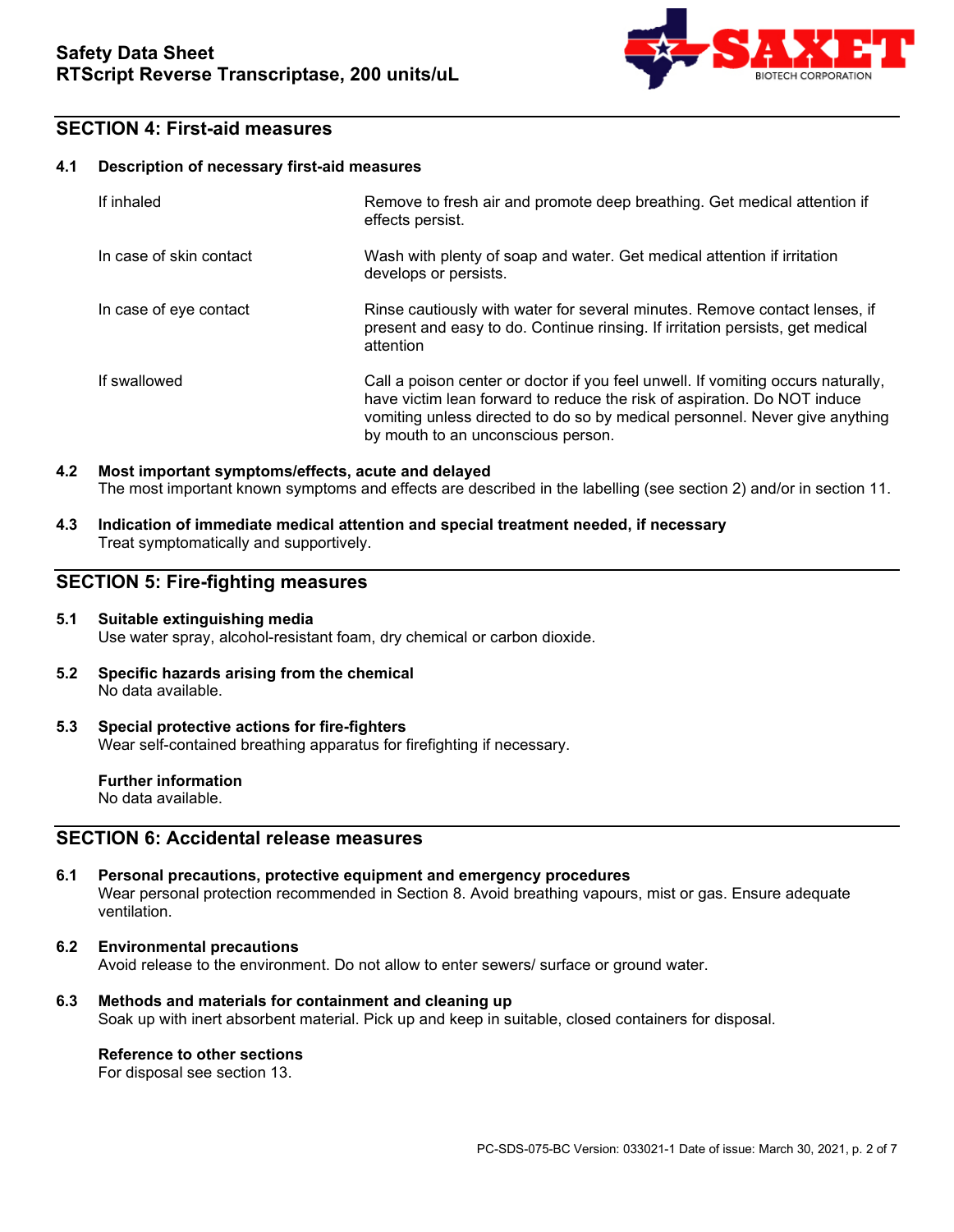

## **SECTION 7: Handling and storage**

#### **7.1 Precautions for safe handling**

Handle in accordance with good industrial hygiene and safety practices. Wash hands with soap and water after handling.

#### **7.2 Conditions for safe storage, including any incompatibilities**

Keep container tightly closed in a dry, cool and well-ventilated place. Containers which are opened must be carefully resealed and kept upright to prevent leakage.

#### **Specific end use(s)**

Apart from the uses mentioned in section 1 no other specific uses are stipulated.

### **SECTION 8: Exposure controls/personal protection**

#### **8.1 Control parameters**

The following constituents are the only constituents of the product which have a PEL, TLV or other recommended exposure limit. At this time, the other constituents have no known exposure limits. **Glycerol (CAS no.: 56-81-5)**  PEL-TWA: 15 mg/m<sup>3</sup> (total dust), 5 mg/m<sup>3</sup> (respirable) (OSHA) PEL-TWA: 10 mg/m<sup>3</sup> (total dust), 5 mg/m<sup>3</sup> (respirable fraction) (Cal/OSHA)

#### **8.2 Appropriate engineering controls**

Use ventilation adequate to keep exposures (airborne levels of dust, fume, vapor, gas, etc.) below recommended exposure limits.

#### **8.3 Individual protection measures, such as personal protective equipment (PPE)**

## **Pictograms**



**Eye/face protection** Safety glasses are recommended.

#### **Skin protection**

Wear protective gloves, such as nitrile gloves.

#### **Body protection**

The type of protective equipment must be selected according to the concentration and amount of the dangerous substance at the specific workplace.

#### **Respiratory protection**

Provide good ventilation. Respiratory protection is not required under normal use conditions. If engineering controls and ventilation are not sufficient to control exposure to below the allowable limits then an appropriate NIOSH/MSHA approved air-purifying respirator with organic vapor/acid gas cartridge and particulate filter, or self-contained breathing apparatus must be used. Supplied air breathing apparatus must be used when oxygen concentrations are low or if airborne concentrations exceed the limits of the air-purifying respirators.

#### **Thermal hazards**

No data available.

#### **Environmental exposure controls**

Avoid release to the environment. Do not allow to enter sewers/ surface or ground water.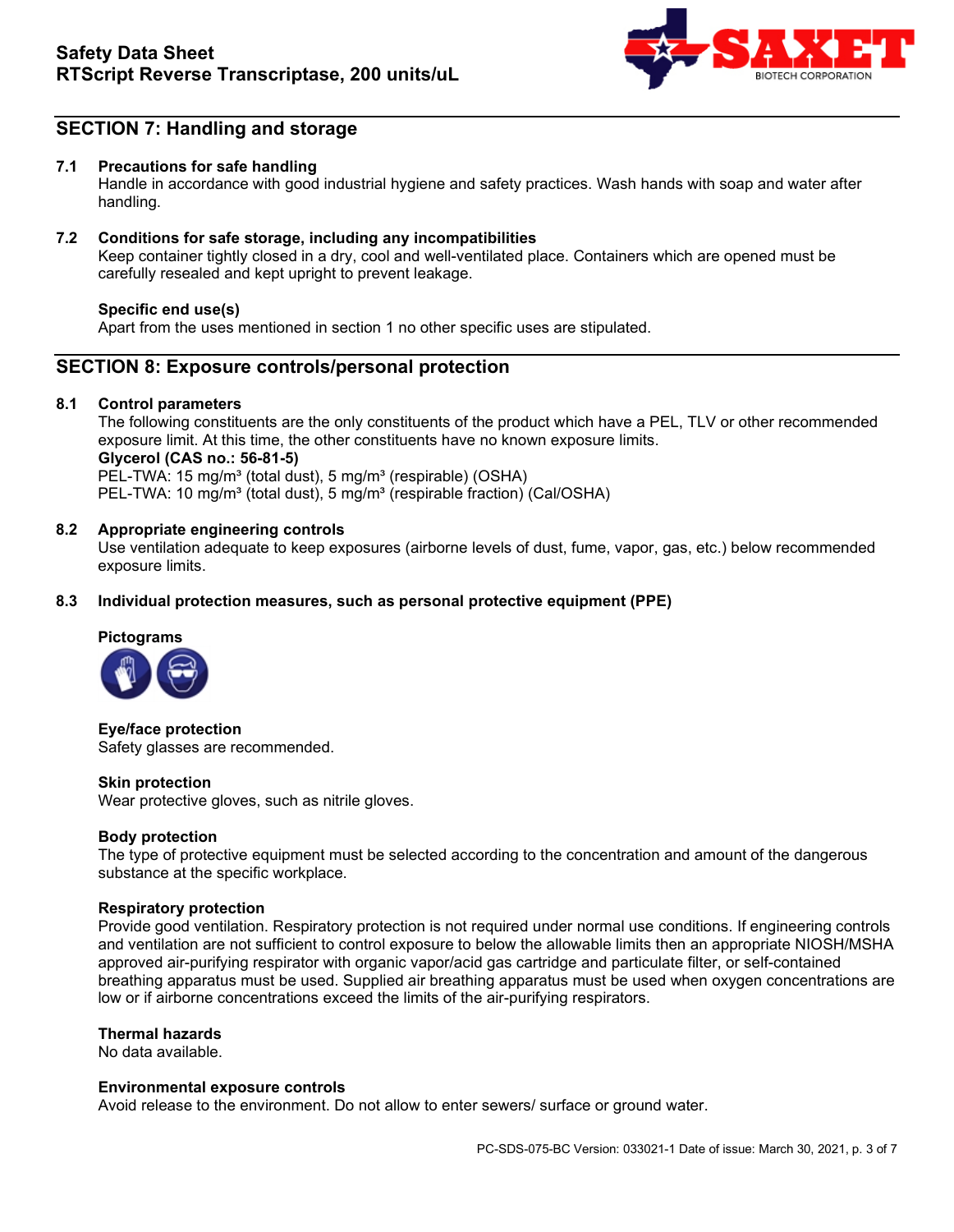

## **SECTION 9: Physical and chemical properties**

#### **Information on basic physical and chemical properties**

Appearance/form (physical state, color, etc.) Colorless liquid<br>Odor Characteristic Odor Characteristic<br>
Odor threshold Characteristic<br>
Odor threshold Characteristic Odor threshold **Odor threshold** Controller Modata available.<br>
Dependent Controller Modata available. Melting point/freezing point Initial boiling point and boiling range No data available.<br>Flash point and boiling range Not flammable. Evaporation rate Flammability (solid, gas) Not applicable.<br>
Upper/lower flammability limits No data available. Upper/lower flammability limits and the second that the No data available.<br>Upper/lower explosive limits and the No data available. Upper/lower explosive limits and the settlement of the No data available.<br>Vapor pressure No data available. Vapor pressure<br>Vapor density Vapor density<br>
Relative density<br>
Relative density<br>
No data available. Density<br>
Density<br>
Solubility(ies)<br>
Solubility(ies) Partition coefficient: n-octanol/water Auto-ignition temperature and the Not applicable.<br>Decomposition temperature Not applicable. Decomposition temperature<br>Viscosity Explosive properties<br>
Oxidizing properties<br>
Oxidizing properties Oxidizing properties and the control of the Not oxidizing.<br>
Organic Solvents (Not oxidizing the Note of Notice and Not oxidizing the Note of Notice and Note of Note of N Organic Solvents<br>Water Water No data available.<br>
No data available.<br>
No data available.

No data available.<br>No data available. Not flammable.<br>No data available. No data available. Fully miscible with water.<br>No data available. No data available.<br>Not explosive. No data available.

#### **Other safety information** No data available.

## **SECTION 10: Stability and reactivity**

**10.1 Reactivity** 

Non-reactive under normal use conditions.

**10.2 Chemical stability**

Stable under normal storage conditions.

- **10.3 Possibility of hazardous reactions**  No data available.
- **10.4 Conditions to avoid** No data available.

#### **10.5 Incompatible materials** Strong oxidizers, strong acids, strong bases, reactive metals.

#### **10.6 Hazardous decomposition products** No data available.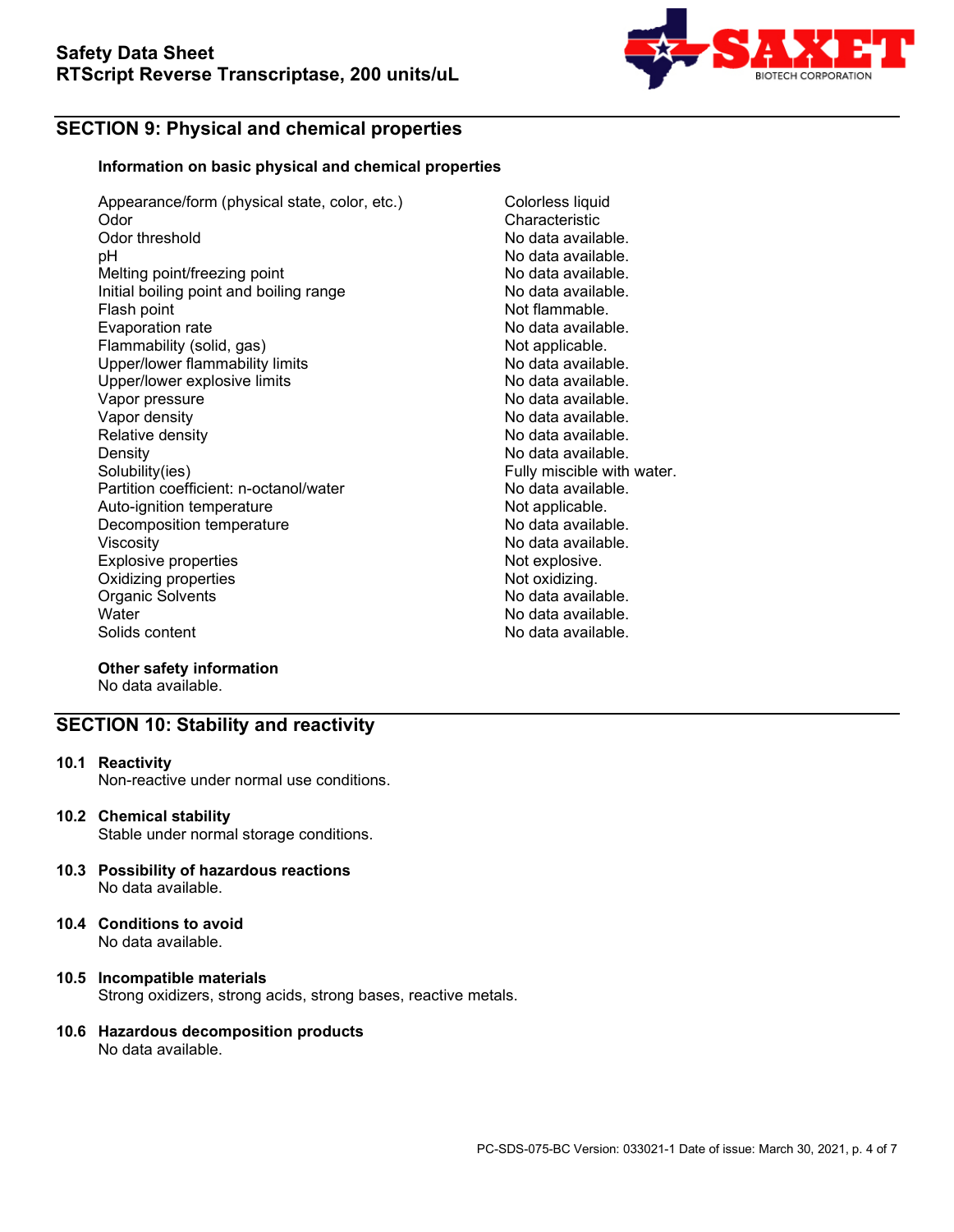

## **SECTION 11: Toxicological information**

#### **Information on toxicological effects**

Likely Routes of Exposure: Eye contact. Skin contact. Inhalation.

#### **Acute toxicity**

Based on available data, classification data are not met.

Components:

Glycerol (CAS no.: 56-81-5) LD50 (oral) – rat - 12600 mg/kg LD50 (skin) – rabbit – > 10000 mg/kg LC50 (inhalation) – rat  $-$  > 570mg/m<sup>3</sup>/1H

#### **Skin corrosion/irritation**

Based on available data, classification data are not met. Overexposure may cause mild skin irritation.

#### **Serious eye damage/irritation**

Based on available data, classification data are not met. May cause mild eye irritation.

#### **Respiratory or skin sensitization**

Based on available data, classification data are not met.

#### **Germ cell mutagenicity**

Based on available data, classification data are not met.

#### **Carcinogenicity**

Based on available data, classification data are not met.

IARC: No component of this product present at levels greater than or equal to 0.1% is identified as a carcinogen or potential carcinogen by IARC.

NTP: No component of this product present at levels greater than or equal to 0.1% is identified as a known or anticipated carcinogen by NTP.

OSHA: No component of this product present at levels greater than or equal to 0.1% is identified as a carcinogen or potential carcinogen by OSHA.

#### **Reproductive toxicity**

Based on available data, classification data are not met.

#### **STOT-single exposure**

Based on available data, classification data are not met.

#### **STOT-repeated exposure**

Based on available data, classification data are not met.

#### **Aspiration hazard**

Based on available data, classification data are not met.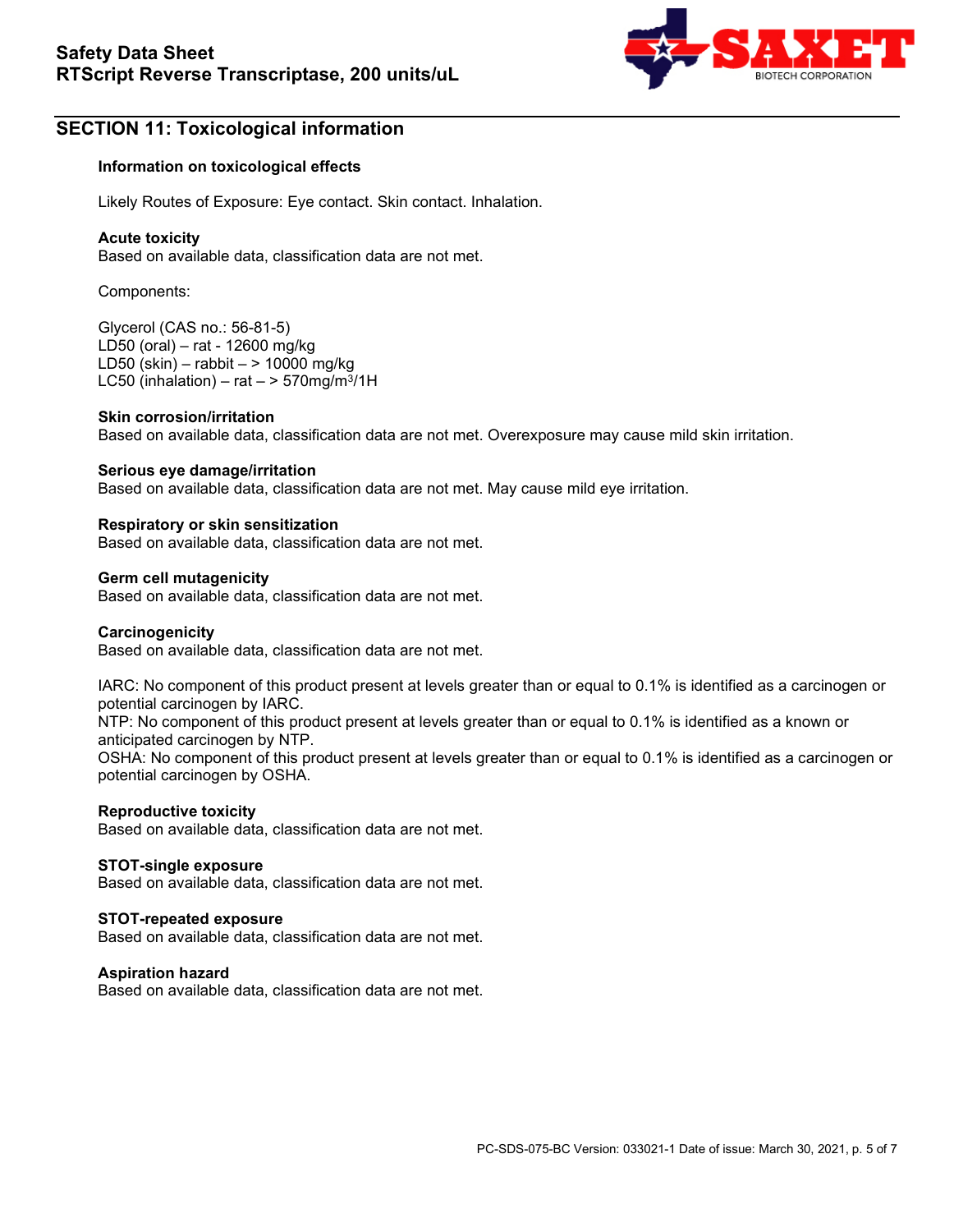

### **SECTION 12: Ecological information**

#### **Toxicity**

No data available on product

**Persistence and degradability** No data available on product

#### **Bioaccumulative potential**

No data available on product

#### **Mobility in soil**

No data available on product.

#### **Results of PBT and vPvB assessment**

PBT/vPvB assessment not available as chemical safety assessment not required/not conducted

#### **Other adverse effects**

No ecological problems are to be expected when the product is handled and used with due care and attention. Do not allow undiluted product or large quantities of it to reach ground water, water course or sewage system.

### **SECTION 13: Disposal considerations**

#### **Disposal of the product**

Disposal should be in accordance with applicable Federal, State and local laws and regulations. Local regulations may be more stringent than State or Federal requirements.

#### **Disposal of contaminated packaging**

Dispose of as unused product.

### **SECTION 14: Transport information**

- **14.1 UN-Number** Not applicable
- **14.2 UN proper shipping name** Not applicable
- **14.3 Transport hazard class(es)** Not applicable
- **14.4 Packing group** Not applicable
- **14.5 Environmental hazards** No data available.
- **14.6 Special precautions for use** No data available.
- **14.7 Transport in bulk according to Annex II of MARPOL and the IBC Code** Not applicable.